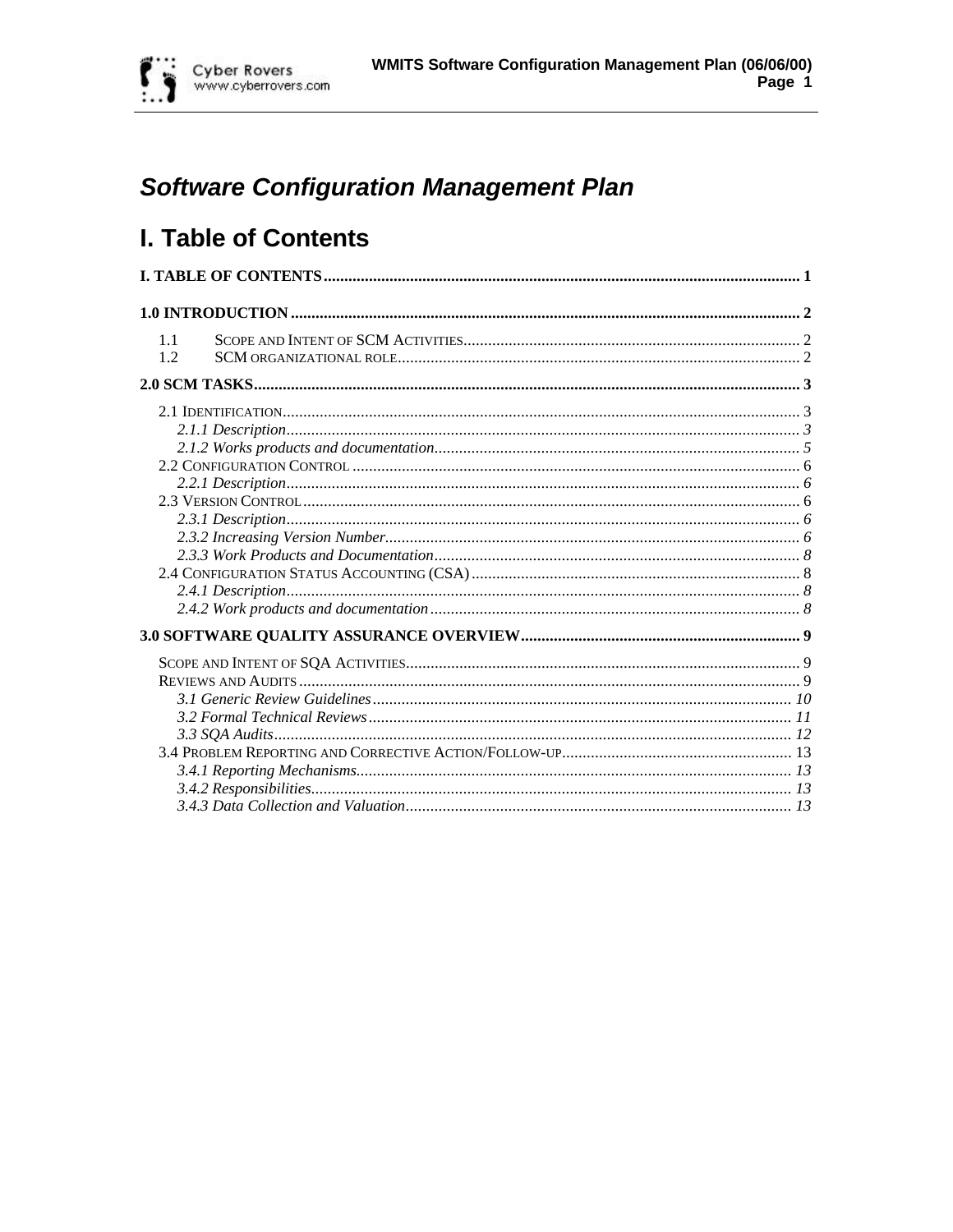# **1.0 Introduction**

**Cyber Rovers** www.cyberrovers.com

During the time of the software development we will be making changes to our original plans. Software Configuration Management Plan is developed so that we can identify the change, control the change, make sure the plan is implemented correctly and to make sure that we report the change to others.

## **1.1 Scope and Intent of SCM Activities**

The main purpose of SCM is to make, report and track any changes made to the original software development plan. It is applied throughout the software development process and will help us to keep track of changes and also help us go through and make changes. SCM procedures will give us a good map out of the software so that if we are need to make more changes it will be relatively easy to do so. SCM will maximize productivity by minimizing mistakes. For SCM to be successful, all the members of software production team will have to take time to report the changes that they think are necessary and/or to notify others of changes that they may have made. This is sort of boring and time-consuming work, but it is very important.

SCM activities are developed to

- Identify change
- Control change
- Ensure that change is being properly implemented
- Also have a way to document the change.

## **1.2 SCM organizational role**

Since we have rather small software development team, each member of the team will accept responsibility for software configuration management. This is necessary since there are only three members in the team. If one of the member reports changes remaining two members have to take up a job of authorizing change and to ensure that change is properly implemented. This will reduce or eliminate confusion between the team members regarding changes with the software. Since all the members participate in the SCM, the need to interact change with other software engineering teams is eliminated.

We will also keep all the members on the client's side informed of all the changes for acceptance. The changes that do not really affect user's knowledge of the software will be presented to a selected member on the client's side. These changes will be noted in a specific section so that we can refer back to them to know what the original plan was and why the changes were made. If the changes are made or suggested so that they will affect the way customer uses the software, then those changes will be discussed with the entire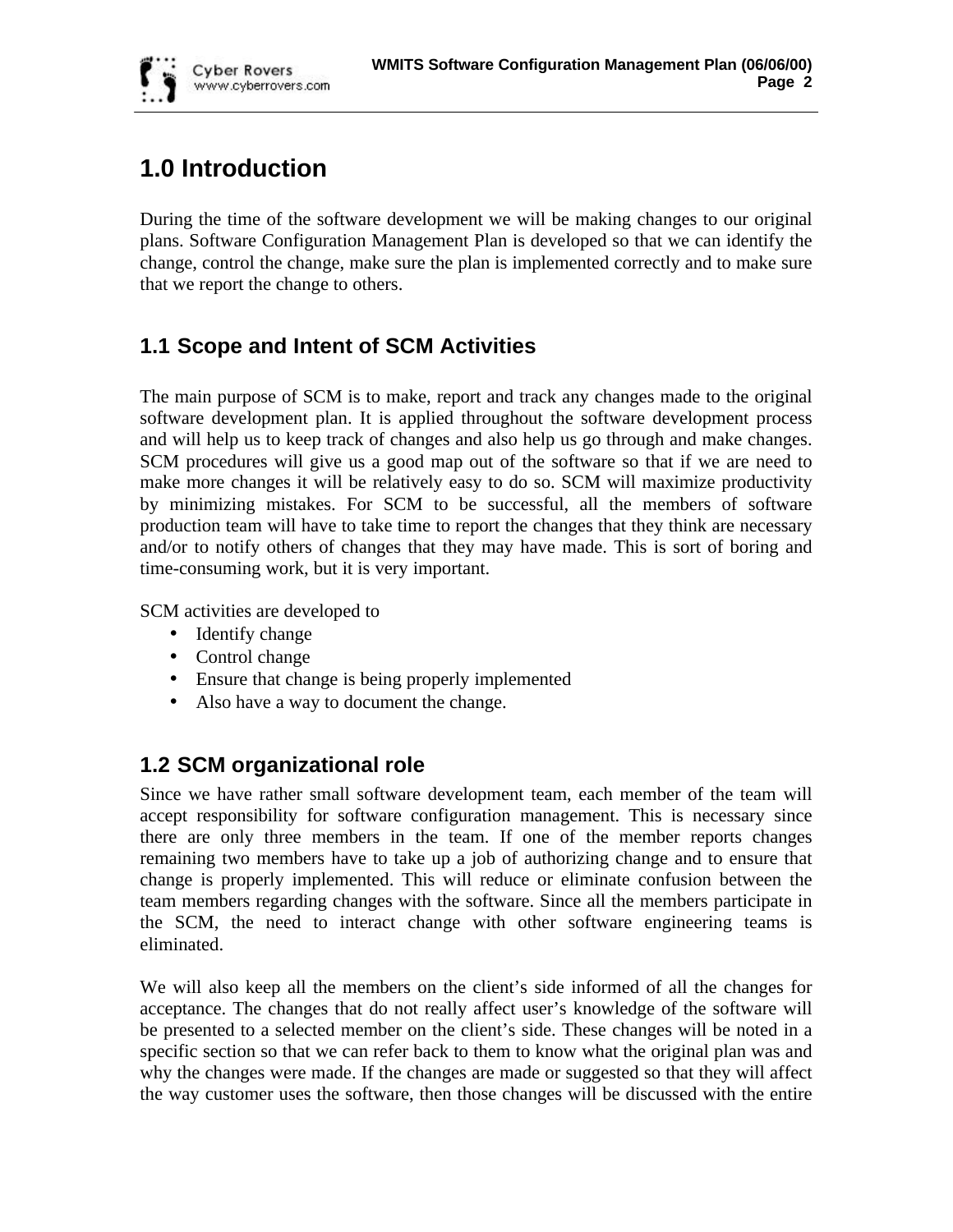

client team. Once a client has decided to go with the change then and only then will changes be implemented. We will also extensively report or document all the changes so that client will have access to it after the software is packed and delivered.

## **2.0 SCM Tasks**

In this section we will try to detail all-important SCM tasks and will assign responsibilities for each. All of the SCM tasks will be performed by three members of the software development team members. We will try to keep one-person from the client's team informed of all the changes that do not affect users. All the changes that affect the use of the software will be discussed with entire team on the client's team during the meetings.

## **2.1 Identification**

In this section we will describe the way software configuration items will be identified for the software configuration management plan.

## **2.1.1 Description**

## • **Identify change**

If during the software development phase a team member suggests a change in the software then we need to have the team work on the suggestion and to figure out if the change is necessary and is justified.

## • **Approve change**

We want to be able to have control over any change within the software. We can not afford to have one member of software development team think of a change or and implement it without telling any other member of the team. This can create huge technical problems for the software. We want to develop rules so that no member of the team will think of and implement change without permission of other members. We will be using the change request report form to suggest changes in the software. Below is the link to the page that contains Change Request Report generator and the picture of it.

http://www.engin.umd.umich.edu/CIS/course.des/cis375/projects/crr/request.html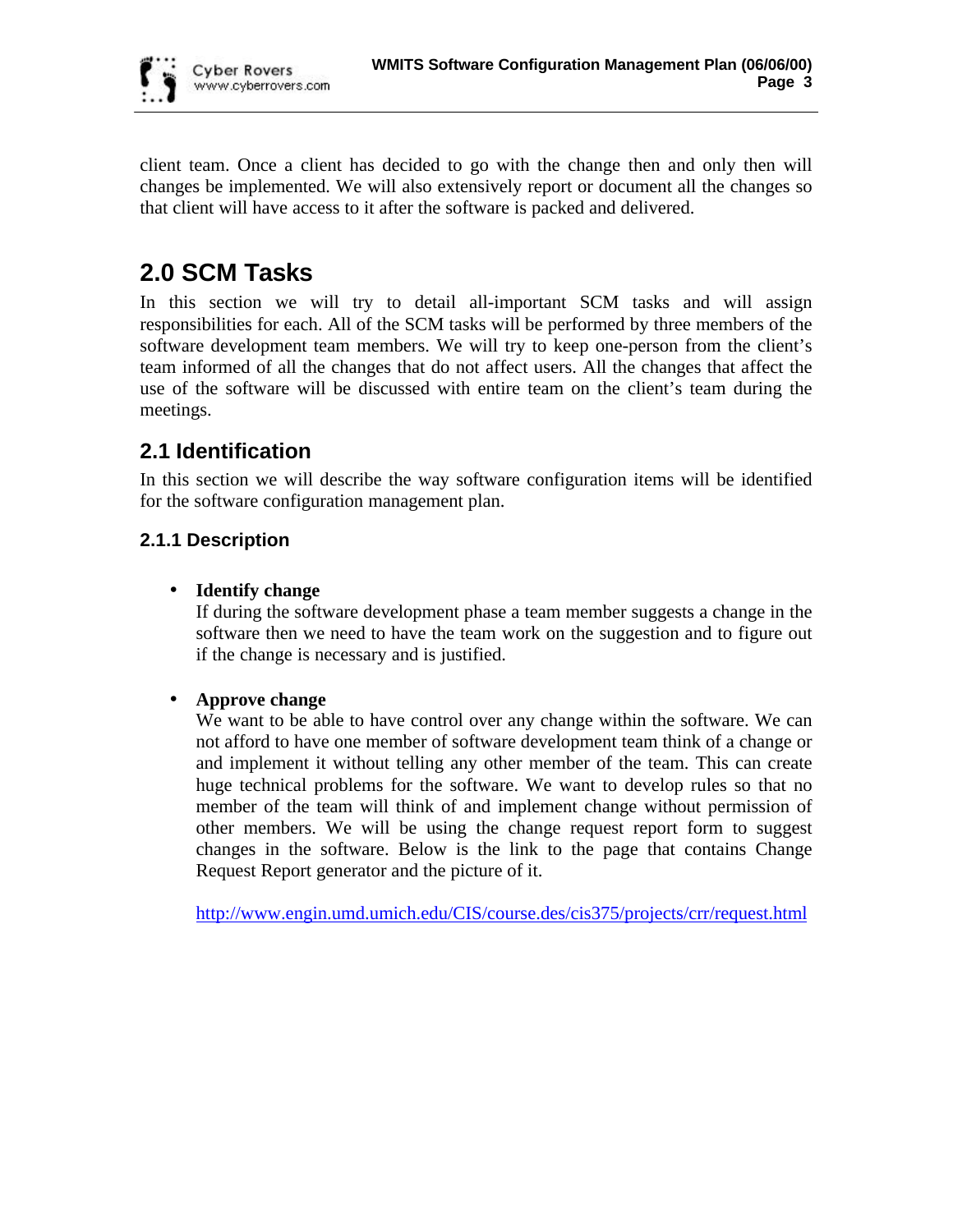

| <sup>5</sup> Chinge Flequest Form main page - Microsoft Internet Explorer          |                                          |                                                                            |                      |      | 用面図                                                                                                                                                                |
|------------------------------------------------------------------------------------|------------------------------------------|----------------------------------------------------------------------------|----------------------|------|--------------------------------------------------------------------------------------------------------------------------------------------------------------------|
| Ele Edit View Fyvoster Ends Hele                                                   | i d'I                                    | ø<br>a.<br>×                                                               | 25<br>₩              | к    | <b>ASP</b><br>×                                                                                                                                                    |
| 5130<br><b>Kid</b>                                                                 | $\frac{\Delta}{\text{base}}$<br>Pickwitz | Seath<br><b>Payates</b><br>History                                         | <b>Hall</b><br>Pirt. | Edi- | <b>DECAIL</b><br><b>Finalcore</b> Messinger                                                                                                                        |
| Address (2) ap //www.ergs and inichedului ficouse device hospogetisticategued that |                                          |                                                                            |                      |      | $=$ $20x$ Lrés <sup>30</sup><br><b>Cyber Rayers</b>                                                                                                                |
| <b>Change Request Form</b>                                                         |                                          |                                                                            |                      |      |                                                                                                                                                                    |
| Time: 411:40                                                                       |                                          | Date: Friday, April 21, 2300                                               |                      |      | Help                                                                                                                                                               |
| <b>SCI Identification</b>                                                          |                                          |                                                                            | [Help]               |      | SCI Identification                                                                                                                                                 |
| Version/Control # ?                                                                | Document Name ?                          |                                                                            | Page Namber(a) 2     |      | 2. Contact Information<br>3. Chasse Levels<br>4. Purther Information                                                                                               |
| Contact Information                                                                |                                          |                                                                            | 1 Hotel              |      | Time                                                                                                                                                               |
|                                                                                    |                                          |                                                                            |                      |      | Computer generated by the computer. It will stamped on the Change Request Farm.                                                                                    |
| First Name 2                                                                       | Last Name 2                              |                                                                            |                      |      | Date<br>Auto generated by the computer. It will stamped on the Change Request Form.                                                                                |
| ProjectMenager<br>Title ?                                                          | Otters 2                                 |                                                                            |                      |      |                                                                                                                                                                    |
| Ext.<br>Phone 2                                                                    | Lacation 2                               |                                                                            |                      |      | <b>SCI</b> Identification                                                                                                                                          |
|                                                                                    |                                          |                                                                            |                      |      | <b>Vension/Control #</b>                                                                                                                                           |
| Email ?                                                                            |                                          |                                                                            |                      |      | The version/curricul @ of the software you tested, check at "about this" at software or at<br>"about this" at the documentation that come along with the coffeare. |
| Level of Reguest                                                                   |                                          |                                                                            | [ Help]              |      | Decement Name - Cuteral                                                                                                                                            |
| <sup>(5</sup> Counctic Change 2)<br>C Modify Function 2                            | Medium <sup>1</sup>                      | Request Printity 2                                                         |                      |      | Name of the Decument if it's attacked along with the software.<br>Included vision number, publish code (ind at the back of the page).                              |
| C Add New Function 2                                                               |                                          |                                                                            |                      |      | Page Numberlsi - Optional                                                                                                                                          |
|                                                                                    | Continue to Step 2 >>>                   | Start Over                                                                 |                      |      | Also included the page sumber(s) if you dating the changes in the code book or the<br>dacumentation.                                                               |
|                                                                                    |                                          |                                                                            |                      |      | <b>Contact Information</b>                                                                                                                                         |
|                                                                                    |                                          |                                                                            |                      |      | Name<br>Please enter your correct name in order for the programmer to contact you quickly.<br>Comanny Ds are not allowed.                                          |
|                                                                                    |                                          |                                                                            |                      |      | Title<br>Select the title provided, if no match, please use "viher", and state your title at the box at<br>the right side.<br>Other                                |
|                                                                                    |                                          |                                                                            |                      |      | If you select your title as "other", please fill in this box of your conect title.                                                                                 |
|                                                                                    |                                          |                                                                            |                      |      | Phone<br>i.a., 1234567890. (max. 10 digita)                                                                                                                        |
|                                                                                    |                                          |                                                                            |                      |      | Please include the area cade. The phone #that we can reach you during the office hour.<br>ann ka avan affen efennis, in marenned coll eferrer                      |
| Stait Sy Yahod Massager                                                            |                                          | [7] Districtgules Love. (N] Solvies Conige stim Ma. (2) Change Request For |                      |      | <b>NO</b> Internet<br><b>COMPAZING</b> COLOR                                                                                                                       |

### • **Ensure that change is being properly implemented**

We want to have team members looking over the change. Since all the teammates will be working separately, it is possible to have made mistake in implementing the change. To make sure this doesn't happen, we want to set up times when team members will look over the change that other members have implemented and to finalize the change.

• **Document the change.**

Since change has to be documented from the time that a team member suggests change to the time change is finalized, we will end up with extensive documents. We will be using the change request form developed by Delta group to request change. To approve a change we will be using change report form, which will be submitted to change control panel (remaining member of the software development team). Link to the Software Change Report Generator is as follows.

http://www.engin.umd.umich.edu/CIS/course.des/cis375/projects/crr/report.html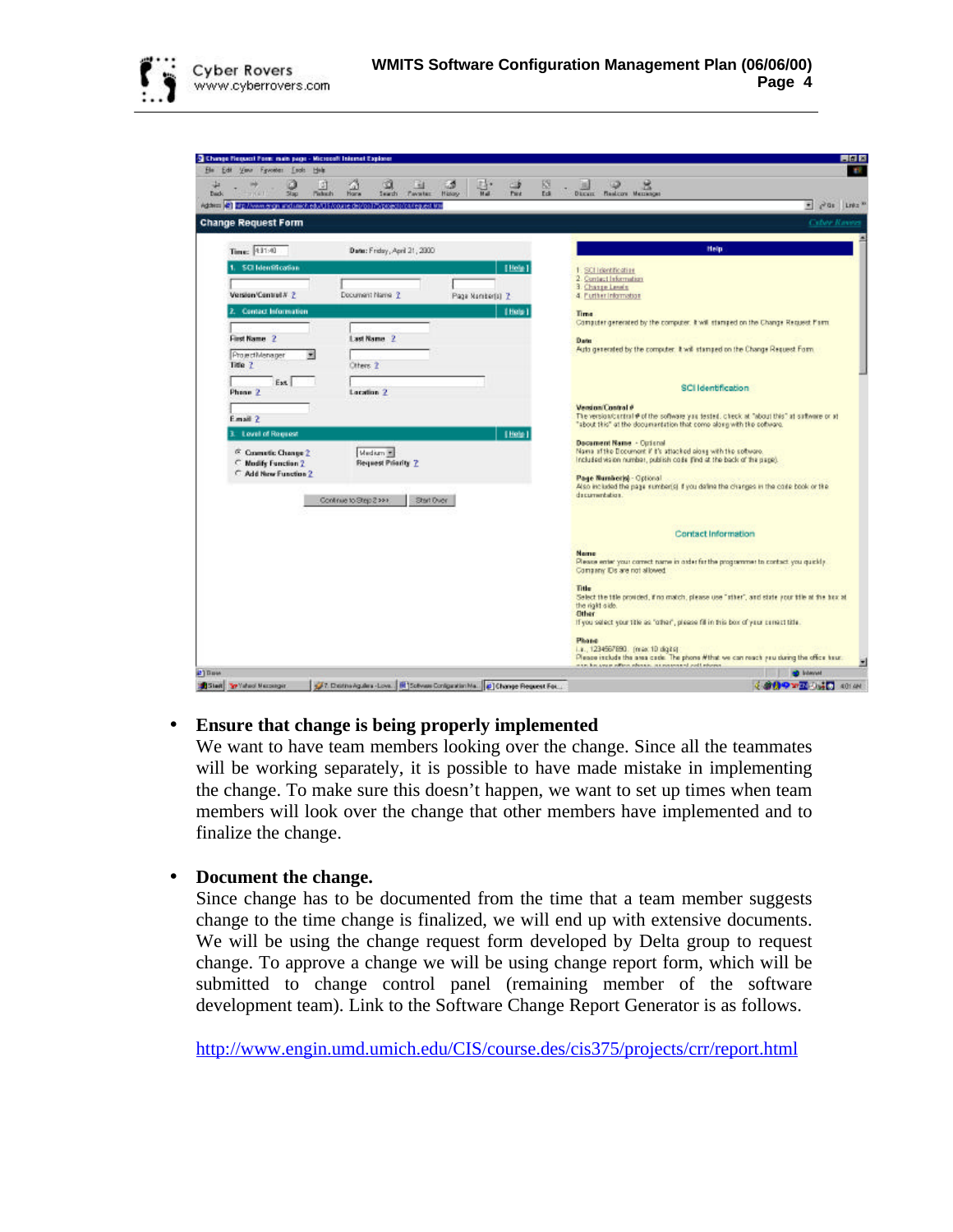

|                           | Change Report Form - Hicrocolt Internet Explorer |                                                                                    |                                                                           |                        |      |                                                                          |                                                                                                                                             |                              |
|---------------------------|--------------------------------------------------|------------------------------------------------------------------------------------|---------------------------------------------------------------------------|------------------------|------|--------------------------------------------------------------------------|---------------------------------------------------------------------------------------------------------------------------------------------|------------------------------|
| Edit                      | View Fyvorier Leolo Hele<br>Ø.                   | ø                                                                                  | ш<br>×.                                                                   | EP:<br>⇨               | 89   |                                                                          | ×                                                                                                                                           |                              |
|                           | Picksch.<br>5000                                 | Ш<br>Swady.<br>Hora                                                                | <b>Tavataz</b><br>Highany                                                 | $\overline{M}$<br>Park | Edi- | <b>DECAIL</b>                                                            | <b>Haakcow</b> Merriescan                                                                                                                   |                              |
|                           |                                                  | Address (2) http://www.engrundunich.edu/US/course.de/ob3/b/projects/ca/report.html |                                                                           |                        |      |                                                                          |                                                                                                                                             | $=$ $20x$ Lrés <sup>30</sup> |
| <b>Change Report Form</b> |                                                  |                                                                                    |                                                                           |                        |      |                                                                          |                                                                                                                                             | <b>Cyber Rayers</b>          |
| Time: 041354              |                                                  | Date: Friday, April 21, 2300                                                       |                                                                           |                        |      | Ξ                                                                        | Help                                                                                                                                        |                              |
| <b>SCI Mentification</b>  |                                                  |                                                                                    |                                                                           | Hole                   |      |                                                                          | 1. SCI Identification                                                                                                                       |                              |
|                           |                                                  |                                                                                    |                                                                           |                        |      | 3. Evaluation                                                            | 2. Contact Information                                                                                                                      |                              |
| Version/Control # 2       |                                                  | Document Name 2                                                                    | Page Number(s) 2                                                          |                        |      |                                                                          |                                                                                                                                             |                              |
|                           | 2. Contact Information (Evoluator)               |                                                                                    |                                                                           | [Hole]                 |      | Time                                                                     | Auto generated by the computer. It will stamped on the Change Report Form.                                                                  |                              |
|                           |                                                  |                                                                                    |                                                                           |                        |      |                                                                          |                                                                                                                                             |                              |
| First Name ?              |                                                  | <b>Last Name 7</b>                                                                 |                                                                           |                        |      | Date                                                                     | Auto generated by the computer. It will stamped on the Change Report Form.                                                                  |                              |
| ProjectMonager            | ٠                                                |                                                                                    |                                                                           |                        |      |                                                                          | <b>SCI Identification</b>                                                                                                                   |                              |
| Title ?                   |                                                  | Dthers 2                                                                           |                                                                           |                        |      |                                                                          |                                                                                                                                             |                              |
|                           | Ext.                                             |                                                                                    |                                                                           |                        |      |                                                                          | Version/Control #<br>the version/control # of the software you tested, check at "about this" at software or at                              |                              |
| Phone 2                   |                                                  | Location 2                                                                         |                                                                           |                        |      |                                                                          | "about this" at the documentation that come along with the software.                                                                        |                              |
|                           |                                                  |                                                                                    |                                                                           |                        |      |                                                                          | <b>Decument Name-Optional</b>                                                                                                               |                              |
| E-mail 7                  |                                                  |                                                                                    |                                                                           |                        |      |                                                                          | Name of the Document if this strached along with the notware.                                                                               |                              |
|                           | 3. Contact Information (Request)                 |                                                                                    |                                                                           | [Hole]                 |      |                                                                          | Page Number of Optional                                                                                                                     |                              |
|                           |                                                  |                                                                                    |                                                                           |                        |      |                                                                          | Also included the page numberial if you define the changes in the code book or the<br>dacumentation.                                        |                              |
| First Name 2              |                                                  | <b>Last Name 2</b>                                                                 |                                                                           |                        |      |                                                                          |                                                                                                                                             |                              |
| ProjectMonager<br>Title ? |                                                  |                                                                                    |                                                                           |                        |      |                                                                          | <b>Contact Information</b>                                                                                                                  |                              |
|                           |                                                  | Others <sub>2</sub>                                                                |                                                                           |                        |      | <b>Marrie</b>                                                            |                                                                                                                                             |                              |
| Phone 2                   | Ext                                              | Lecation <sub>2</sub>                                                              |                                                                           |                        |      |                                                                          | Please enter your correct name in older firsthe programmer to contact you quickly.                                                          |                              |
|                           |                                                  |                                                                                    |                                                                           |                        |      | Title                                                                    |                                                                                                                                             |                              |
| E-mail 2                  |                                                  |                                                                                    |                                                                           |                        |      | the right side.                                                          | Select the title provided, if no match, please use "sther", and state your title at the box at                                              |                              |
| 4. Evaluation             |                                                  |                                                                                    |                                                                           | [Help]                 |      | Other                                                                    | if you salect your title as "other", please fill in this box of your certact title.                                                         |                              |
|                           |                                                  |                                                                                    |                                                                           |                        |      |                                                                          |                                                                                                                                             |                              |
| Change Level 2            | Level 1: Connetic Change                         |                                                                                    |                                                                           |                        |      | Phone                                                                    | ie, 1234567890. (10 digits).                                                                                                                |                              |
|                           |                                                  |                                                                                    |                                                                           |                        |      |                                                                          | Please include the area cade. The phone #that we can reach you during the office hour.<br>can be your office phone, or personal cell phone. |                              |
|                           |                                                  |                                                                                    | * Please use the COCOMO calculater below to help you evaluate the change. |                        |      |                                                                          | Extension: fill out if necessary. (max 5th                                                                                                  |                              |
| Perceived Effects 7       |                                                  |                                                                                    |                                                                           |                        |      | Location                                                                 |                                                                                                                                             |                              |
|                           |                                                  |                                                                                    |                                                                           |                        |      |                                                                          | In the following manners:                                                                                                                   |                              |
|                           |                                                  |                                                                                    |                                                                           |                        |      |                                                                          | Roam #, Euloisg #, Brasch #, atc.                                                                                                           |                              |
|                           |                                                  |                                                                                    |                                                                           |                        |      | E mail                                                                   |                                                                                                                                             |                              |
|                           |                                                  |                                                                                    |                                                                           |                        |      | 17. Distrik Agules - Love. (R Schwas Conigazion Ma.) (Change Report Form |                                                                                                                                             | <b>bilinged</b>              |

## **2.1.2 Work products and documentation**

• Identify change

Once the change is identified a *change request form* will be produced and will be send to all the members of the SCM team.

- Control change After evaluator (SCM team member) got the change request form*, change report form* will be generated.
- Ensure that change is being properly implemented.
- Document the change. Once the change is approved we will *document the change in the library.* And we will change the *software version number* if it is necessary.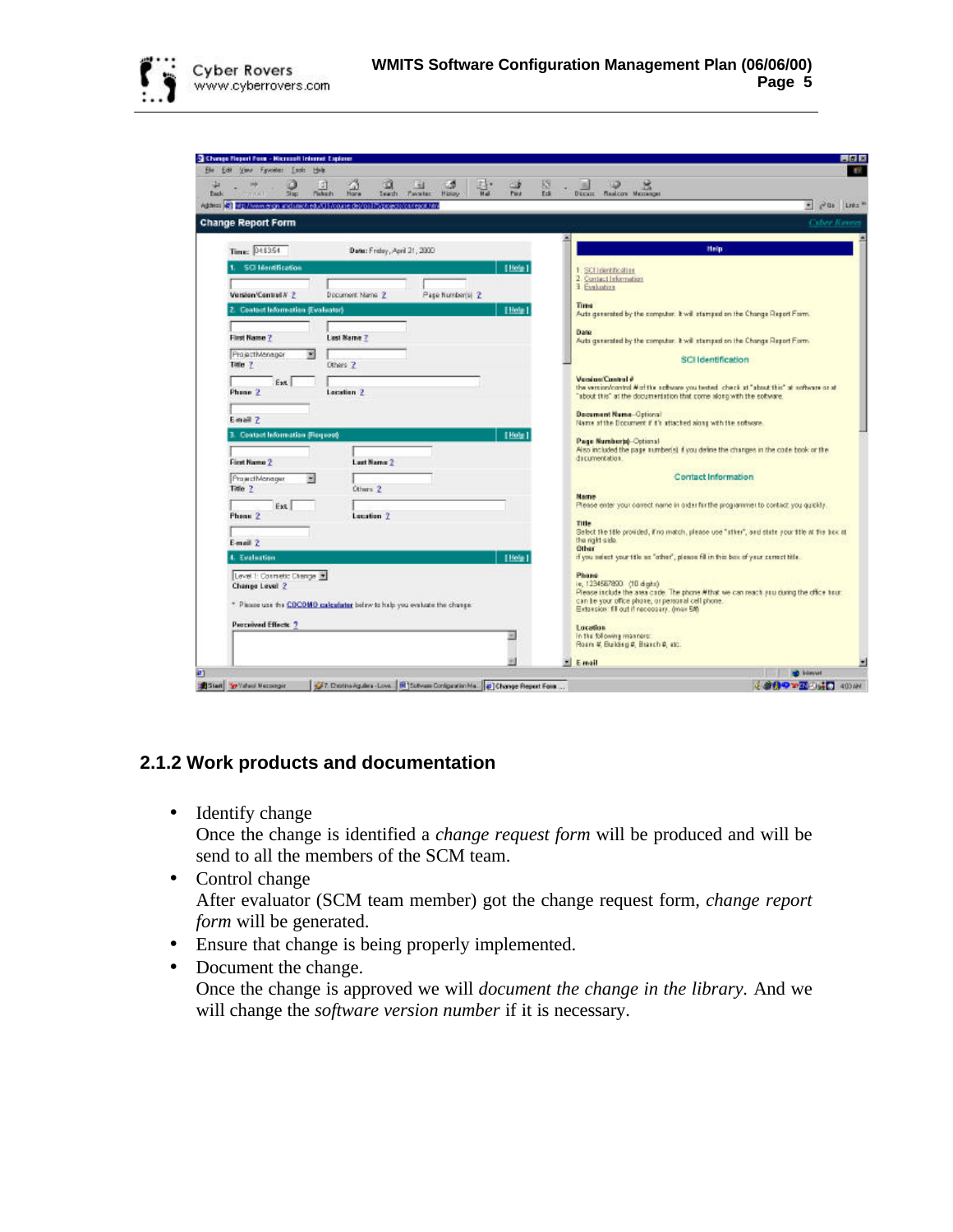

## **2.2 Configuration Control**

## **2.2.1 Description**

Changes will be controlled by using human procedures and automated tools. Here are the steps, which will be taken in order to control change.

- Request the change
- Software developer will evaluate the change request
- The result of the evaluation will be presented as change report
- Final decision on change will be made
- If change is approved
	- 1. Define constraint
	- 2. "Check out" items for changes
	- 3. Make necessary change
	- 4. Apply SQA activities
	- 5. "Check in" items
	- 6. Apply testing activities
	- 7. Rebuilt the software
	- 8. Distribute the software

## **2.3 Version Control**

## **2.3.1 Description**

As a result of changes, the version number of various modules will be increased accordingly. We will be using a universal version number system for all modules. We will also have a final version of the entire product.

Major documentation will also have version numbers, such as User Manual or Design Specification.

## **2.3.2 Increasing Version Number**

When a change request is filed, a change report will be created. After the change is finalized, it will be documented in the library. We will be using a decimal point version number system:

### **<major update>.<minor update><bug fix>**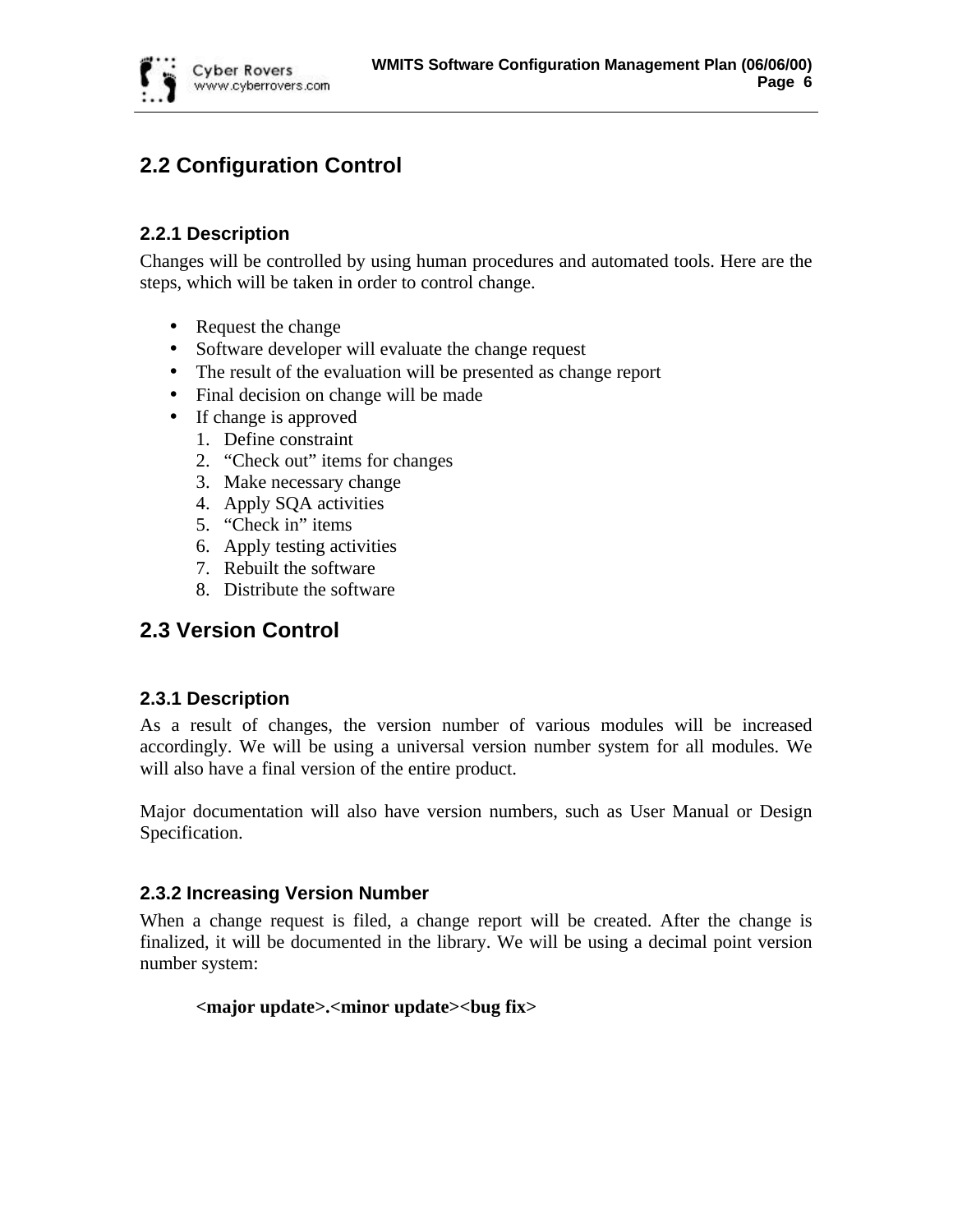

#### **Bug Fix**

If enough bug fixes have been done on the product/module, the bug fix portion of the version number will be increased. The number of user visible bug fixes will also affect when the bug fix number is increased. The more visible bug fixes have been made, the closer the bug fix number will need to be increased. For used for bug report is as follows.

Critique: It would be better to define specific criteria for this. For example, the bug fix number is incremented after 5 or more user visible bugs of the same type are found and corrected.

| All Entries +<br>$25.7 -$<br>$562 - 4 - 4 - 1$ | <b>S</b> di participato di provincia della chiama di posteriore di participato di participato di provincia di provincia |  |
|------------------------------------------------|-------------------------------------------------------------------------------------------------------------------------|--|
|                                                | WMITE Substant Candgurathe Maingeness Plan (1021/01)<br>Cyber flowers<br>Fig1.1<br>WANY DISSERVIES ISSN                 |  |
|                                                | <b>Bug Report Form</b>                                                                                                  |  |
|                                                | User Name:                                                                                                              |  |
|                                                | Bug Number:                                                                                                             |  |
|                                                | <b>Bug Description:</b>                                                                                                 |  |
|                                                |                                                                                                                         |  |
|                                                |                                                                                                                         |  |
|                                                |                                                                                                                         |  |
|                                                | Priority: Choose One                                                                                                    |  |
|                                                | High Priority:                                                                                                          |  |
|                                                | Medium Priority<br>Low Priority                                                                                         |  |
|                                                | Where:                                                                                                                  |  |
|                                                |                                                                                                                         |  |
|                                                |                                                                                                                         |  |
|                                                | Cause:                                                                                                                  |  |
|                                                |                                                                                                                         |  |

#### **Minor Update**

If functionality is added to the product/module that will increase the user-friendliness / performance but does not change the way a function/interface work, the minor update number may be increased. Several of these changes will warrant a version number change. Again, visible changes (interface) will cause the version number to increase sooner.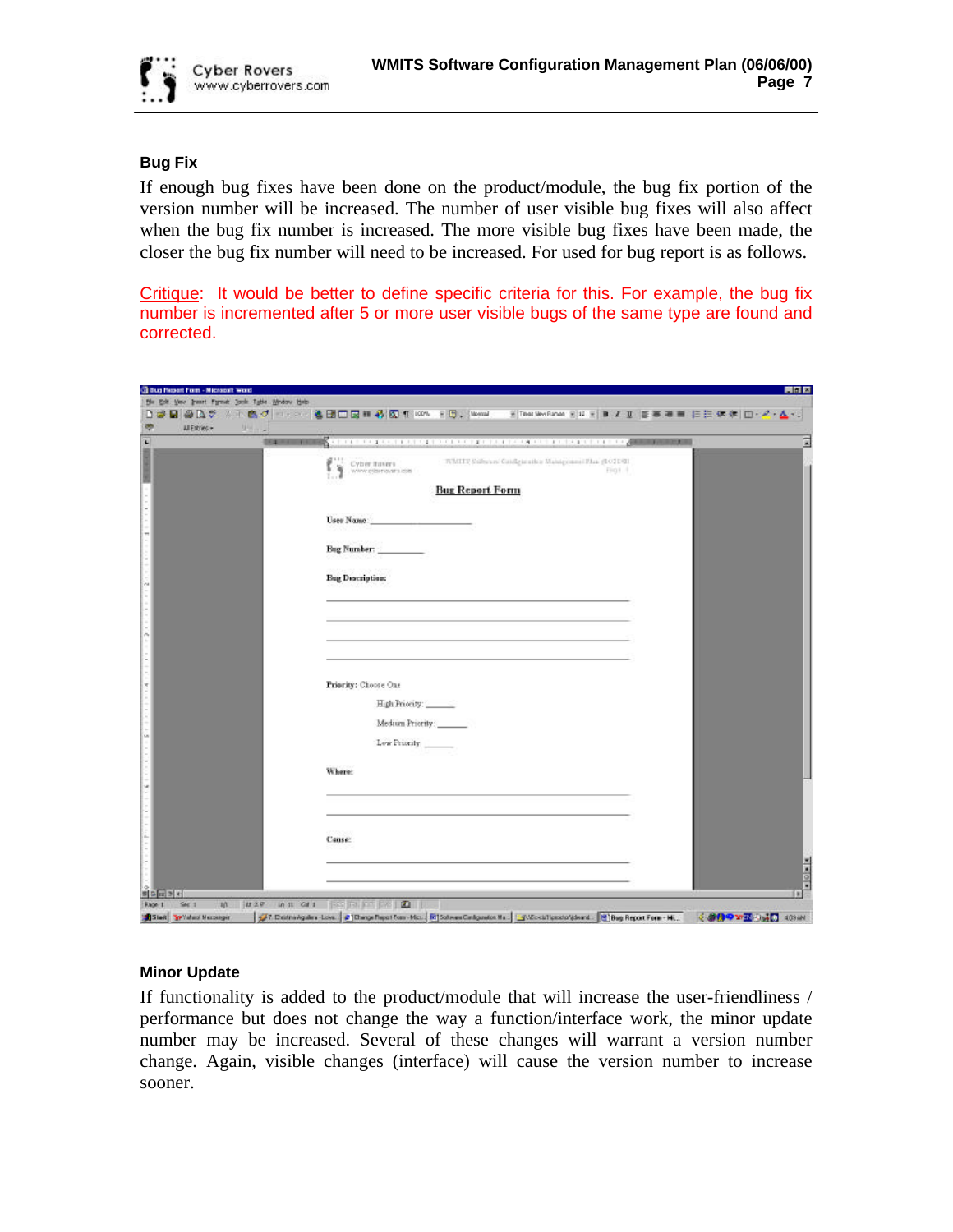Critique: It would be better to define specific criteria for this. For example, the version number is incremented after 10 or more user visible changes of the same type are found and corrected.

If a major functionality has been added to the product that greatly increase the user's experience or greatly improves the program performance, a minor version update will be issued immediately.

### **Major Update**

We do not foresee any change in major version number. The product will be labeled as version **2**.

## **2.3.3 Work Products and Documentation**

A single document titled **Version Revisions History** will be used to document all the version revisions. An online bug report and tracking system will also be used to monitor and document all the bug fixes and enhancement requests.

## **2.4 Configuration Status Accounting (CSA)**

We will be using three different ways to communicate with the team members and to inform others that changes may concern.

## **2.4.1 Description**

Three ways or the three tools that we will be using to communicate with other members or the people associated with software development.

## • **Online help desk:**

This tool will be used to help us communicate with clients. Client can submit bug report or enhancement report through online help desk. In reply we can post the progress report to each of the items that have been submitted to the help desk.

## • **Change request report:**

We will have two different forms that we will use as tools to request a change or to report a change to the SCM team. These documents will be in html format and we will be able to send them through web.

### • **Verbal communication:**

Since our software development team is small and all the team members are in constant touch with each other it would be better to communicate verbally.

## **2.4.2 Work products and documentation**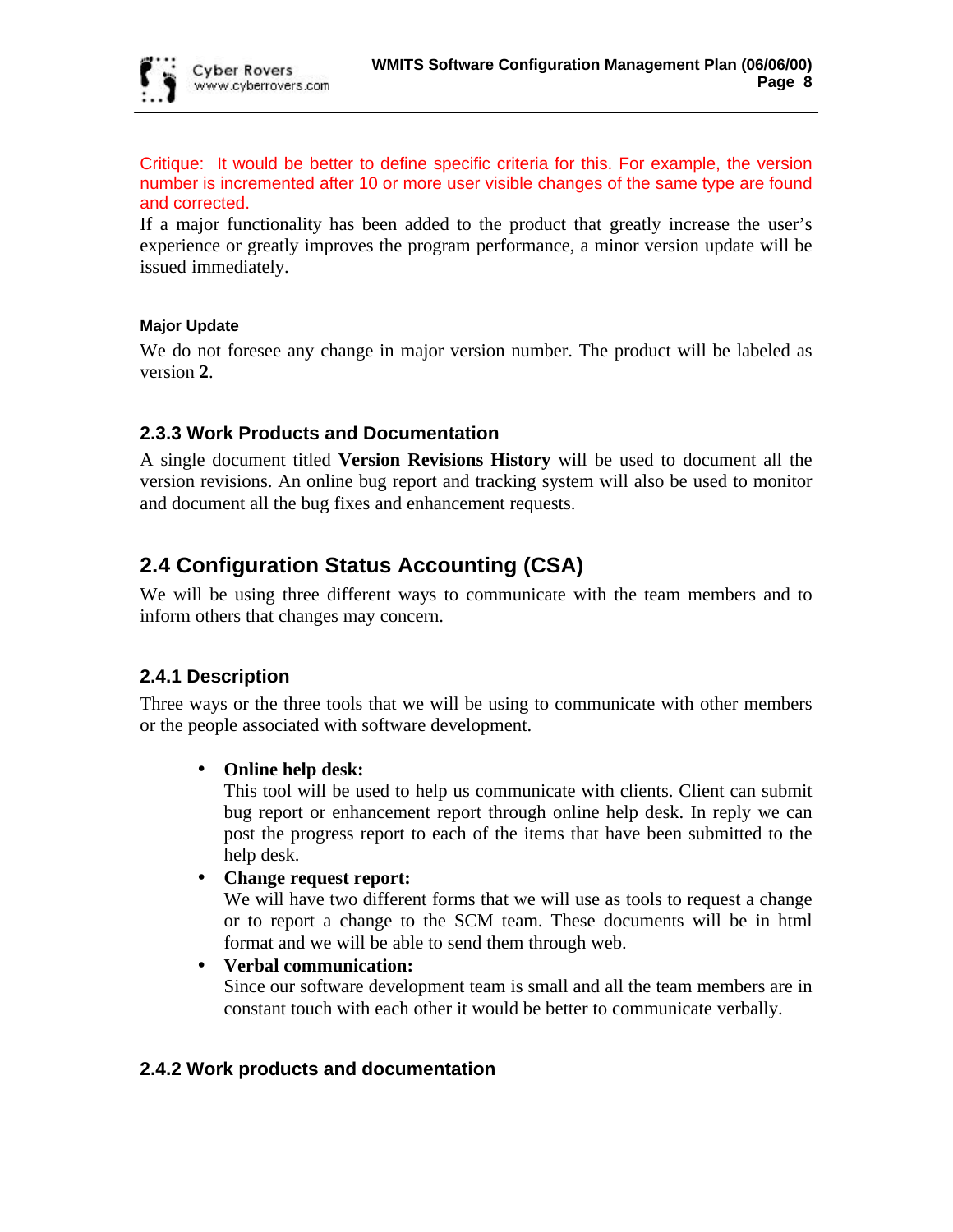

- **Online help desk**
- **Change request report generator**
- **Emails**
- **Test errors will be documented electronically**
- **All suggestion made during peer review will be noted**

## **3.0 Software Quality Assurance Overview**

For the description of the methods for software quality assurance please refer to Software Quality Assurance Plan (SQA)

SQA will focus on the management issues and the process specific activities that enable a software organization to ensure that it does "the right things at the right time in the right way." SQA plan provides a road map for instituting software quality assurance.

Comment: See my comments relative to this section in the SQA Plan.

## **Scope and Intent of SQA Activities**

The objectives of SQA are:

- A quality management approach
- Effective software engineering technology (methods and tools)
- Formal technical reviews that are applied throughout the software process
- A multi testing strategy is draw
- Control of software documentation and the changes made to it
- A procedure to assure compliance with software development standards when applicable
- Measurement and reporting mechanisms

## **Reviews and Audits**

A formal technical review (FTR) is a software quality assurance activity that is performed by software engineers. The objectives of the FTR are:

- (1) to uncover errors in function, logic, or implementation for any representation of the software;
- (2) To verify that the software under review meets its requirements;
- (3) To ensure that the software has been represented according to predefined standards;
- (4) To achieve software that is developed in a uniform manner;
- (5) To make projects more manageable.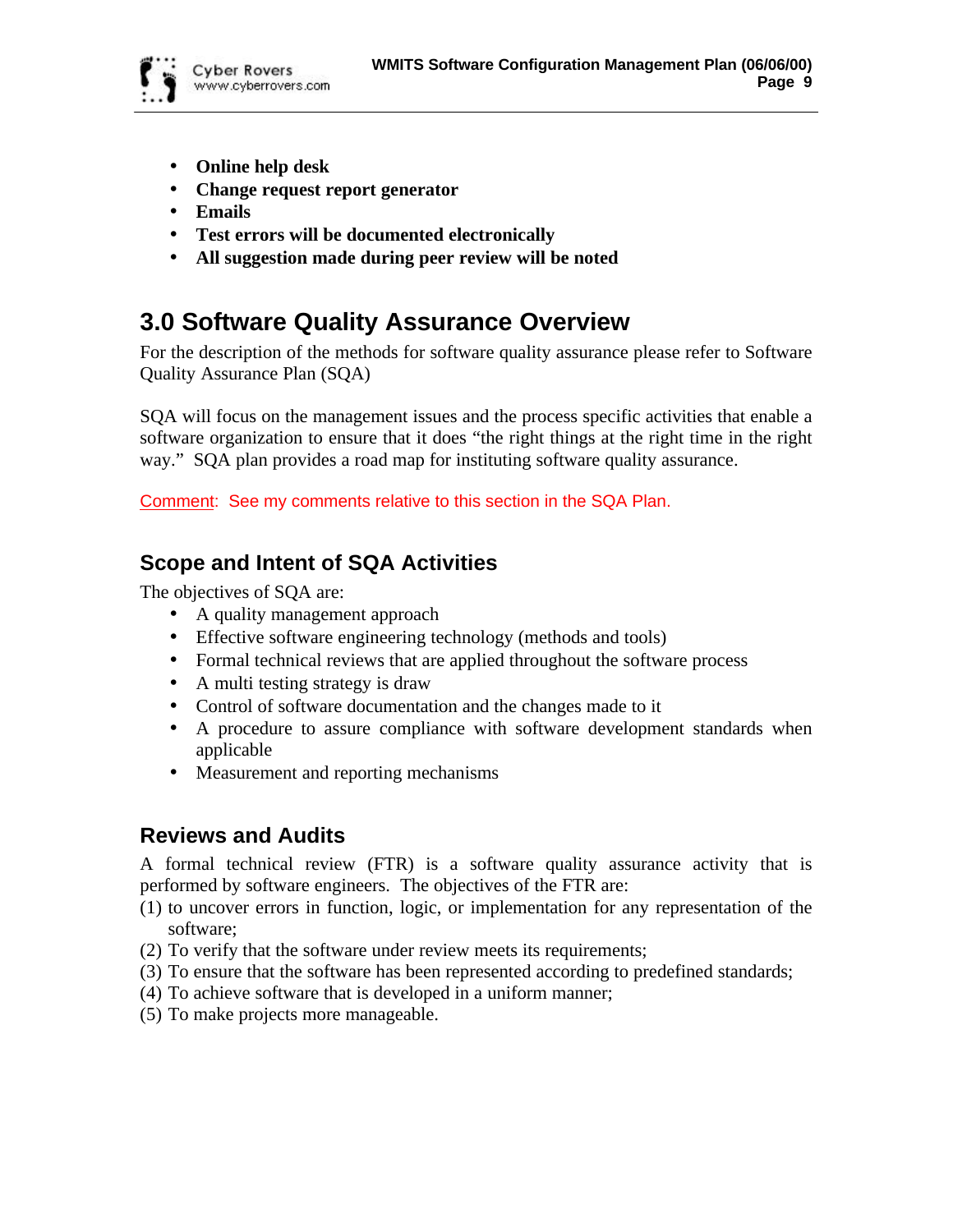

## **3.1 Generic Review Guidelines**

ISO 9001 is the quality assurance standard that applies to software engineering. The following are the 20 requirements delineated by them. And we are try to follow them as our quality assurance plan.

- Management Responsibility
- **Ouality System**
- Contract Review
- Design Control
- Document and Data Control
- Purchasing
- Control of Customer Supplied Product
- Product Identification and Trace Ability
- Process Control
- Inspection and Testing
- Control of Inspection, Measuring, and Test Equipment
- **Inspection and Test Status**
- Control of Nonconforming Product
- Corrective and Preventive Action
- Handling, Storage, Packaging, Preservation, and Delivery
- Control of Quality Audits
- Training
- **Servicing**
- Statistical Techniques

#### **3.1.1 Conduction a Review**

There are two kinds of reviews we'll do, review cases with the client, and review cases with other teammates.

For the changes that will affect the clients' performance when they use the software, we have to consult them first. But before take the cases to the client, the entire team member has to agree with the change. And keep a good record of the project before and after changes.

#### **3.1.2 Roles and Responsibilities**

As stated in 1.2, SQA Organizational Role, the rule of each team member will be very confusing since we have a relatively small team.

- Conceptual & Advanced Interface Development: Ray Yu
- User Interface Design & Development/Trainer: John Deng
- Editor/Tester/Maintenance: Bhavin Patel

### **3.1.3 Review Work Product**

For each period (weekly, in our case), we'll generate a work report from each member. In the work report, we will state each member's work for the past week, problems that encounter, problem that can't be solved, any cautions to remind. This report will be extremely helpful when comes to documentation and writing the help menu.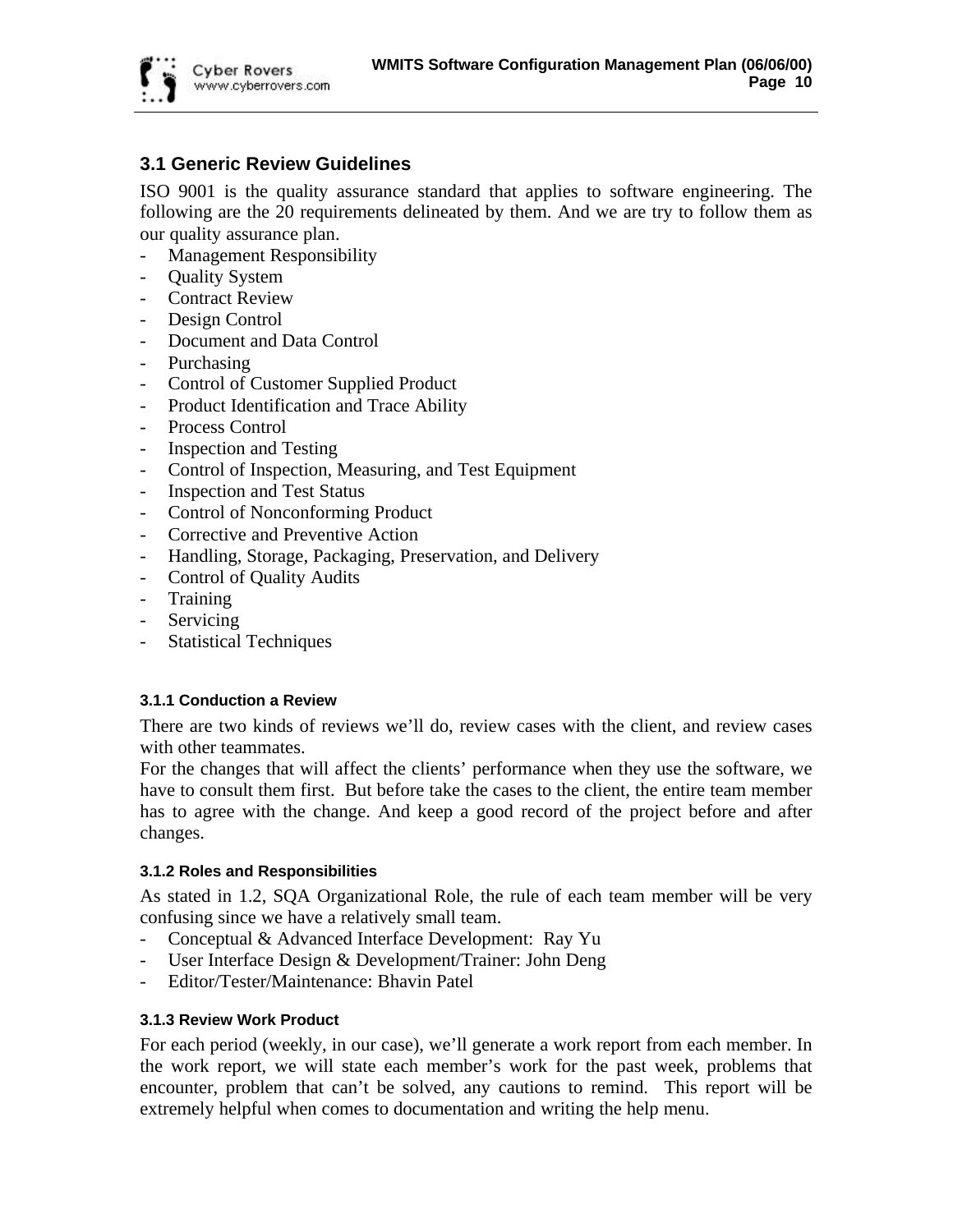

When we meet with our client, we will have a minute for the record. In the minute, we will have the questions that we make before we go see the client, answered got from the clients, clients' request, opinions on the current work, self reminder, schedule for next meeting, etc.

## **3.2 Formal Technical Reviews**

Here are the FTR that we will conduct during the software process:

- Walkthroughs
- **Inspections**

After each form (interface) we design, we'll do a test on the interface using block box testing method. And for each week, when the team set down come to a meeting, we will ask the team mates to do a inspection on the interface, then hook up the other's work, do a walkthroughs of all the interfaces.

### **3.2.1 Description of review** *Walkthroughs*

#### 3.2.1.1 Description and Focus of Review

This review mainly focus on the integrations of the parts that we design (such as interfaces, form, database.) We will ask other team members to do the walkthroughs with the presence of coder.

#### **3.2.***2* **Description of Review** *Inspection*

#### 3.2.1.1 Description and Focus of Review

This review is mainly focus on the correctness of the parts that we designed. Usually allow the other two team-members to do a private test, without the designer's interrupt. This idea is try to allow other team-members bring out the test cases.

#### **3.2.1 System Specification Review**

System specification usually changed after each weekly meeting, and after each meeting with our client. As for this moment, most of the system designs have been settle down. And since we are actually doing a "bug fixing" originally, so the system specification is pretty much there. Even we have expended the project into a higher level, the basic mapping of the project is still the same. For more information, please see the document titled "System Specification".

#### **3.2.2 Software Project Plan Review**

The purpose of Software Project Plan is over look of the whole project. For more information, please see the document titled "Software Project Plan".

#### **3.2.3 RMMM Review**

RMMM, Risk Mitigation, Monitoring & Management, is use to prevent, monitor, and manage the risk. For more information, please see the document titled "RMMM".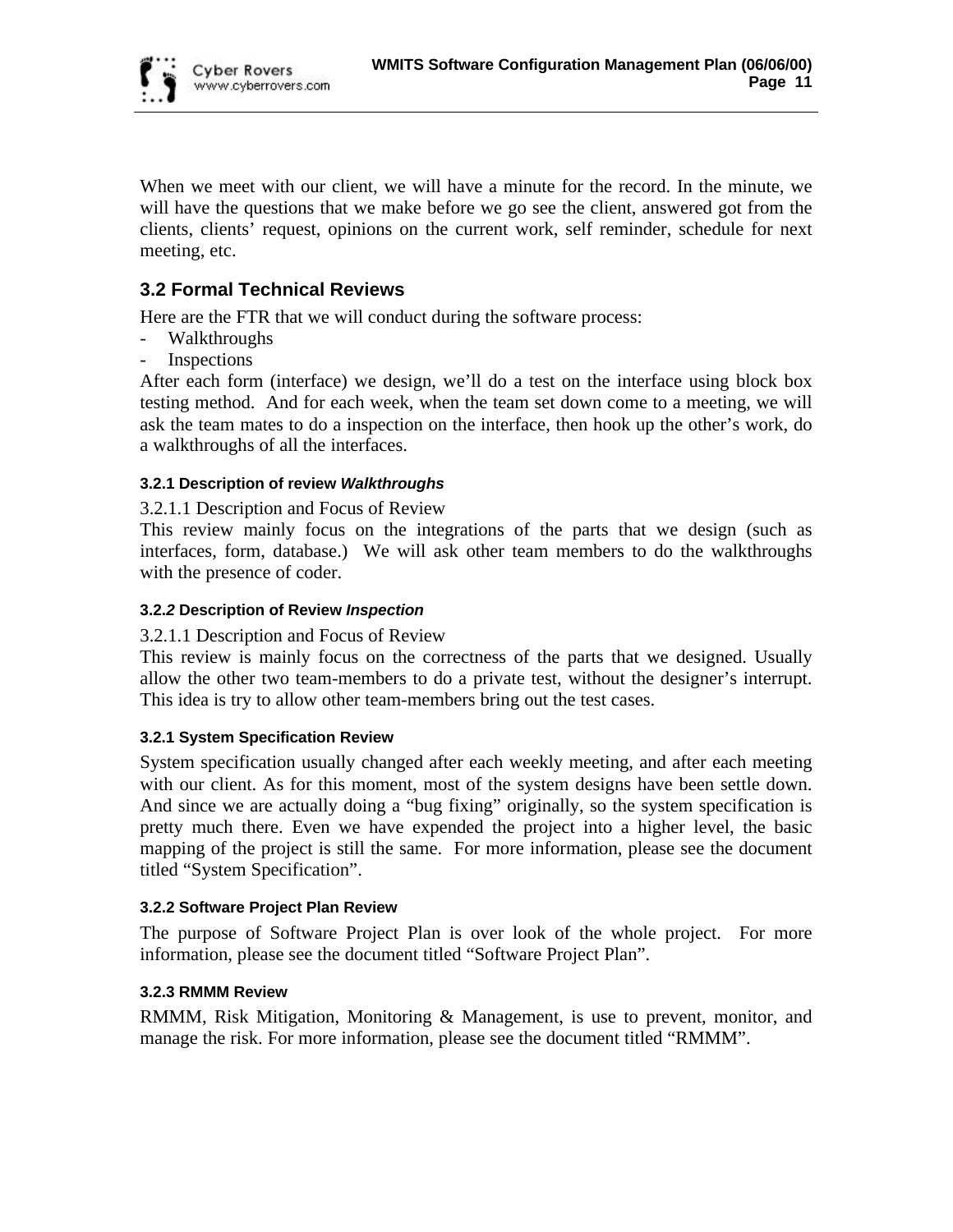

#### **3.2.4 Requirements Reviews (Models, Specification)**

Software Requirements stated the data requirement, specifications. For more information, please see the document titled "Requirement Plan".

#### **3.2.5 Data Design Review**

The Data Design document is about the data flow between each form (interface), and forms to the database. For Architectural Design, please see the document titled "Architectural Design".

#### **3.2.6 Architectural Design Review**

The Architectural Design document is about the whole project design, layout, and data flow. For Architectural Design, please see the document titled "Architectural Design".

#### **3.2.7 Interface (GUI)**

Up on the request of the client, we will redesign the interfaces from the previous version. We have 15 interfaces so far, and maybe more will be added later on. They all are Visual Basic front-end.

#### **3.2.8 Component Design Review**

Besides the 15 interfaces, we also doing a palm pilot integration, and online help desk for a period of time. We also doing some database re-engineering for the client's database to make it more efficient and suit our project need.

#### **3.2.9 Code Review**

#### **3.2.10 Test Specification Review**

#### **3.2.11 Change Control Reviews and Audits**

### **3.3 SQA Audits**

- Team members will have a weekly report on their individual performance for the past week. Any problems, question regardless on the performance of other team members will also noted there.
- Members will write part of the help menu that related to their design parts. And they also share between members.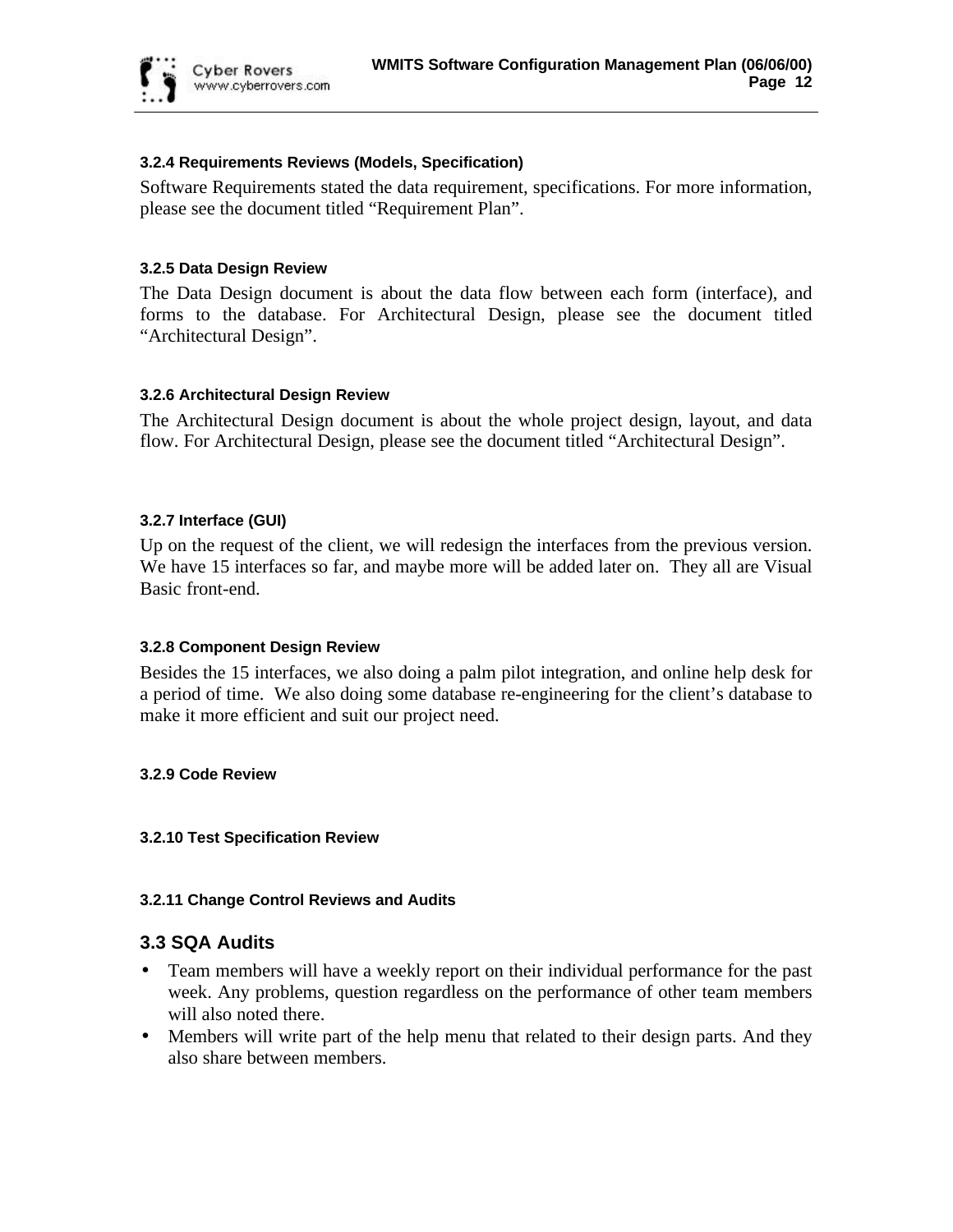• Any changes that will affect the project will consult with other team members before doing any changes. These are the changes that is minor or require little code change, but still different from the original architectural design.

## **3.4 Problem Reporting and Corrective Action/Follow-up**

This section will describe problem reporting mechanisms that occur as a consequence of the FTRs that are conducted and the means for corrective action and follow-up.

## **3.4.1 Reporting Mechanisms**

We will use the "tiny tool" that we designed on CIS 375 to do problem reporting, it is browser-based program, which is very connivance for the team members. Site name is http://www.cyberrovers.com/crr. It not only used by the team members to report problems to other team members, we can also train the clients to use it during the testing phase. When they summit the form, they will receive a copy of the request. The copy also carbon copy it to the DEQ manager, Lawrence Aubuchon. The request will send to all three members of the cyber rovers' team.

An online help desk will also put online for the client ask any question regard on the operation of the software. This service will be provide during the training period, or up on the request of the clients.

## **3.4.2 Responsibilities**

Each members of the team will be responsible for something. But we are helping each other out. Since we use the ego-less model, so we don't select a team leader. But since Ray has a lot real world experience on software development and has great knowledge on the project, so he's the spirit leader for the team. But as far as decision making, no changes will be make unless all three members agree on it.

- Conceptual & Advanced Interface Development: Ray Yu
- User Interface Design & Development/Trainer: John Deng
- Editor/Tester/Maintenance: Bhavin Patel

## **3.4.3 Data Collection and Valuation**

To properly conduct software quality assurance, data about the software engineering process should be collected, evaluated, and disseminated. Statistical SQA helps to improve the quality of the project and the software process itself.

During each meeting, we will present a client a prototype of the project; ask the clients' opinion on the design, present different option for them to choice in many cases. Even during the two weeks that between two meetings, if we try to keep the client have the latest and  $1<sup>st</sup>$  hand knowledge on the process of the project, we occasionally posted the project online, so letting them exam the process. Or let them download a prototype version, let them run it in the real world enlivenments, and then ask for feedback.